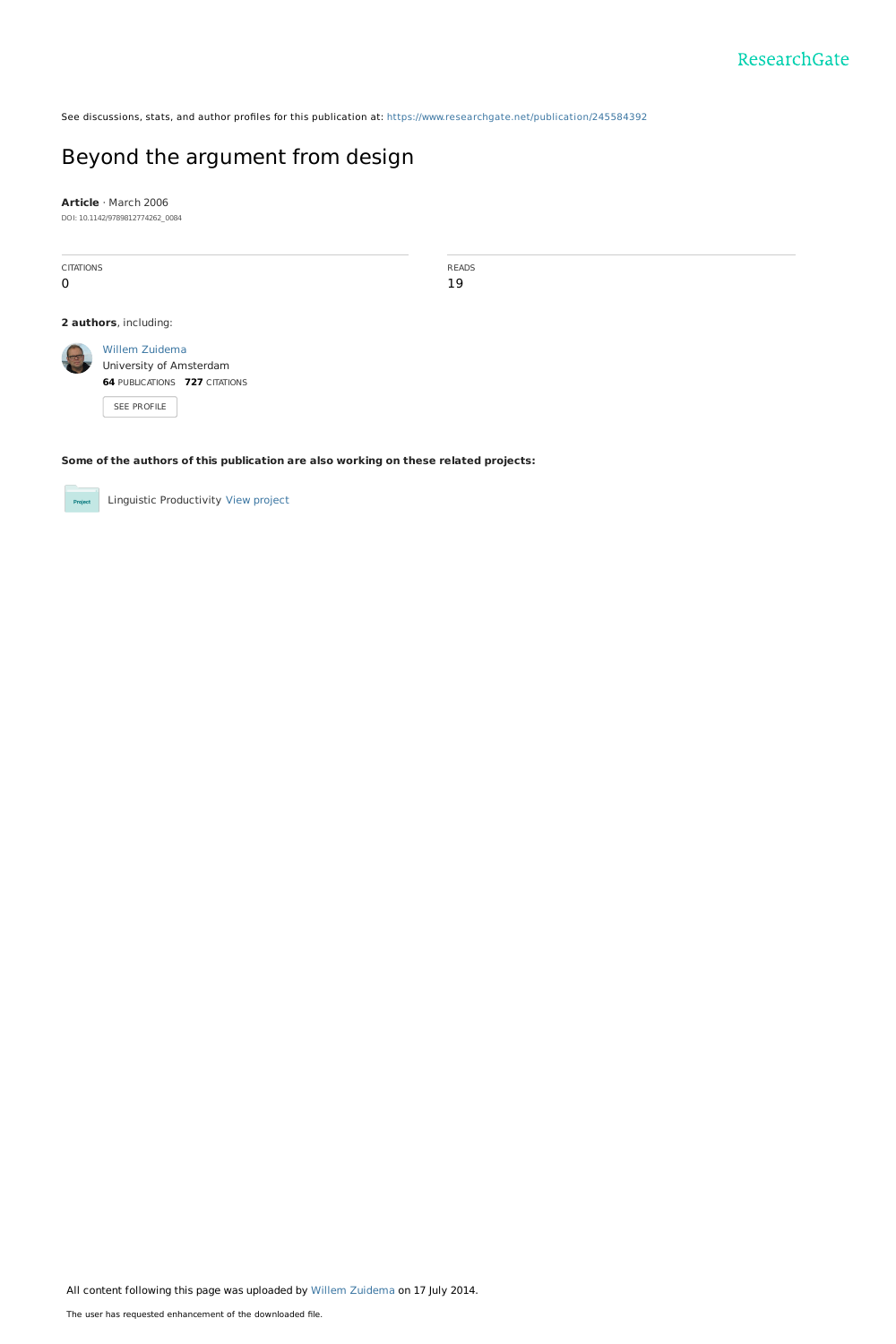#### **BEYOND THE ARGUMENT FROM DESIGN**

WILLEM ZUIDEMA

*Institute for Logic, Language and Computation, University of Amsterdam, Plantage Muidergracht 24, 1018 HG, Amsterdam, the Netherlands jzuidema@science.uva.nl*

#### TIMOTHY O'DONNELL

*Primate Cognitive Neuroscience Laboratory, Harvard University, 33 Kirkland Street, Cambridge MA 02138, U.S.A. timo@wjh.harvard.edu*

Many studies of the evolutionary origins of human language capabilities rely on what is sometimes called the "Argument from Design". Such studies attempt to establish that a given feature of that capacity is (i) too complex to have arisen by chance, and (ii) appears to be specifically designed for processing natural languages. It is argued that the theory of natural selection is the only scientific theory that can explain the appearance of complex, adaptive design, and, hence, that the conclusion that the feature evolved as an adaptation for language is unavoidable.

We will not, at this point, address the many disagreements about the linguistic data used in such studies, or questions about whether or not given processing abilities are specific for language, or about whether or not objective measures for complexity exist. Rather, we analyze the validity of reasoning with the argument from design when studying culturally transmitted systems such as natural language or music. We show that in these systems such reasoning is unsound, because there exists an alternative scientific explanation for the appearance of design that can be termed "cultural evolution".

As a simple example, consider the evidence reviewed in Pinker and Jackendoff (2005) showing that other primates, including chimpanzees, have difficulties distinguishing human phonemes and/or make phoneme boundaries differently from humans. Pinker & Jackendoff conclude that human speech perception is special, and must therefore, they imply, be adapted for language in the biological sense. However, it is easy to show – as we do in figure 1 using a variant of the model from Zuidema and Westermann (2003) – that if a language is transmitted and negotiated culturally, and allowed to change based on success and failure in recognition, any arbitrary features of the perceptual system will be reflected in the configuration of